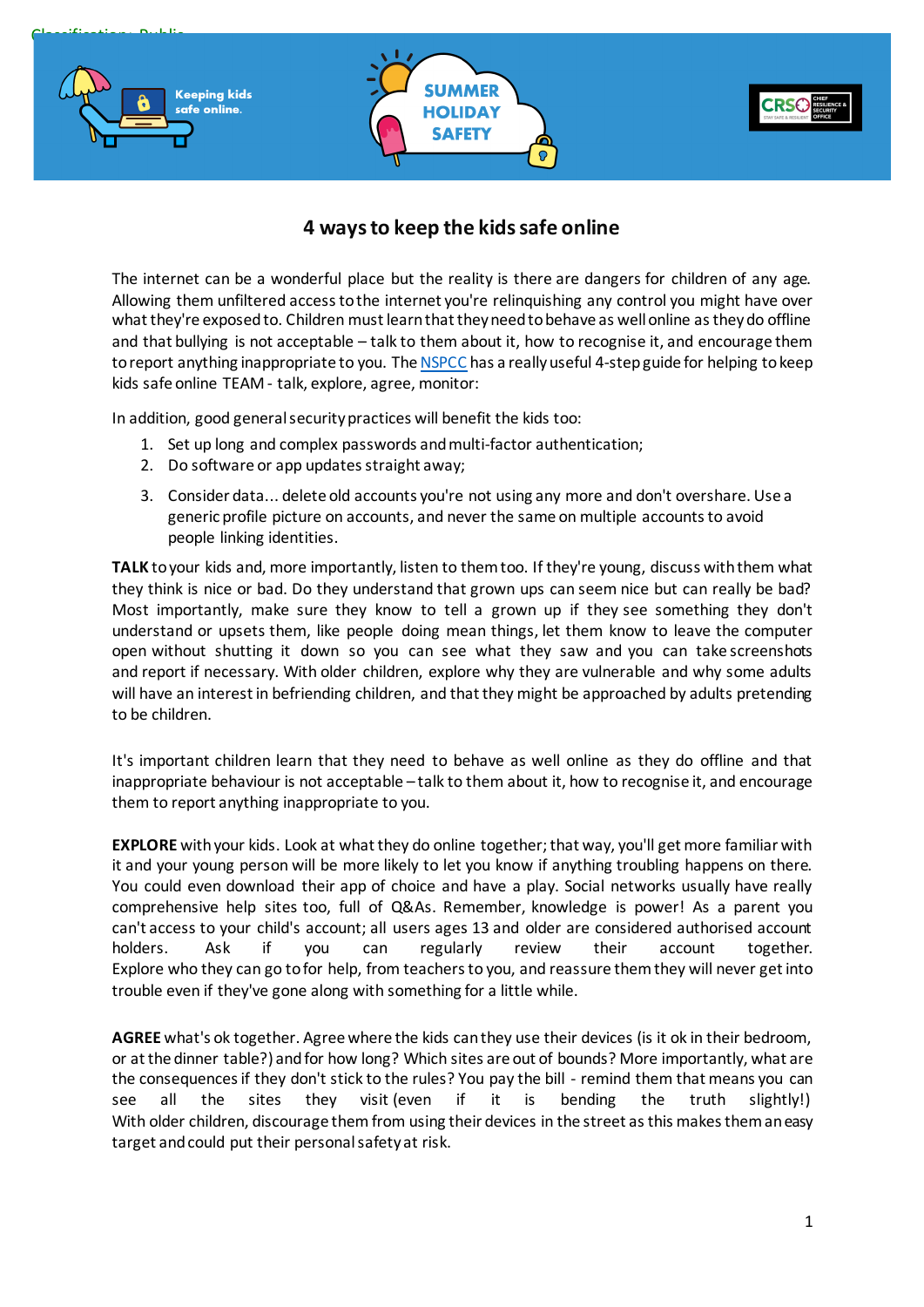Agree together what your child or young person needs to do if something happens, like they see something unpleasant or get involved in something they shouldn't. You might not be able to promise to do nothing, but you can offer to keep things confidential.

**MONITOR** what your kids are doing online as much as you can. Speak to your internet provider about filtering - there may be the option to ban specific types of content in your household. Some apps offer kids versions, for example YouTube - this means they can only view child-friendly videos and won't be interrupted by inappropriate advertising, or navigate to inappropriate content. Do also make use of privacy settings in apps (they can be different, see our guides). Check out products like Google Family Link, which allows you to keep an eye on your children and what they're installing; you can even set time limits, or reward them with bonus time, and get to know Google Safe Search which can filter content chosen by you out of searches. Your mobile phone provider can also put caps on spending as another means of monitoring data and monthly usage.



**https://www.net-aware.org.uk/**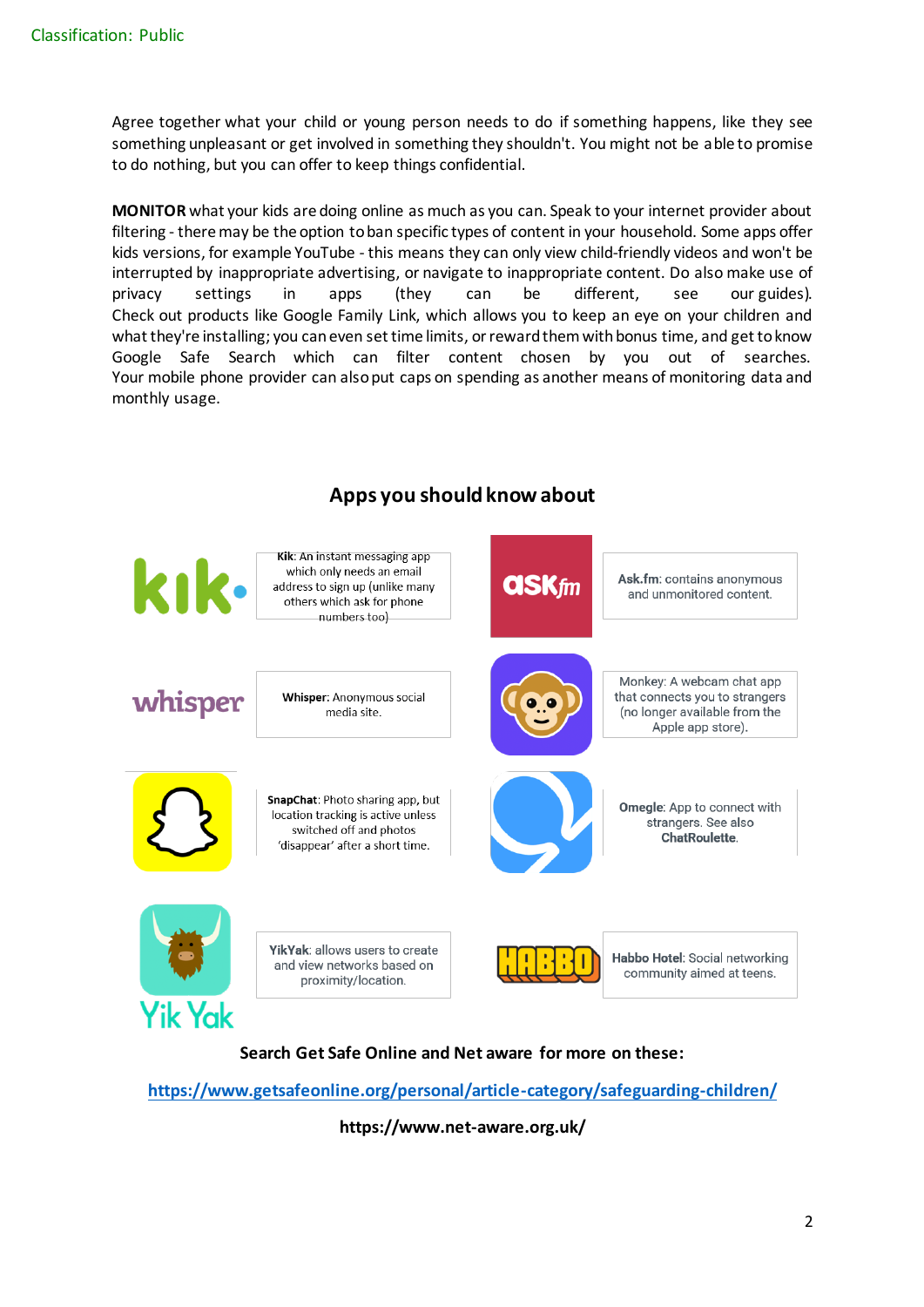# **Snapchat**

68% of 12 to 15-year-olds have a Snapchat account. The app lets you send photos, short videos or messages to friends. Pictures and videos, known as snaps, usually appear temporarily before disappearing, though they can be captured via screenshot or replayed once more.

# **Snapchat features to be aware of:**

- It can share your real-time location if you don't use 'ghost mode';
- People can screen shot images you share so they might not disappear;
- You can get requests from people you don't know accepting the request (known as "adding" them back") will reveal any messages.
- You can make a 'private story' where you can customise who sees it.

# **Keep it to friends only - everything shared is publicly available unless you change it**

Make sure your child knows that to change the settings, they need to hover over 'View My Story'. You can then modify the settings to suit your preferences - the 'My Friends' option allows only your friends on Snapchat to view your profile. If you want only selected users finding out about you, use the 'Custom' option. To avoid receiving snaps from strangers, click the gear button on the left square button of an open Snapchat. That should lead you to the prompt 'Receive Snaps From' - choose 'My Friends'. Also, make sure your child knows to check any 'friend' requests are from people they know before accepting them.

# **Turn on 'ghost-mode'**

When ghost-mode is enabled, the user's location will remain private. To turn in on, open Snapchat, tap the circle or your icon in the top left-hand corner of the screen. Next, tap the 'Settings' icon located in the top-right hand corner. Tap the toggle feature so it's blue. If it's disabled (grey), you can choose from three other options – 'My Friends, 'My Friends, Except' and 'Only These Friends' allowing your to select specific friends. Our advice is for your child not to be sharing their location at all. Snapchat launched a new feature called 'Explore Activity' earlier this year which lets users search for content by location – one to be aware of.

# **Turn on two-factor**

This is an easy way to help strengthen security on the account. Go to 'Settings' then 'Two-factor Authentication'. This means your child will get verified via a text message whenever they're logging in.

# **Your Snapcode**

A Snapcode is a scannable code that makes adding new friends even easier. Any user can automatically become a friend on Snapchat by scanning your Snapchat QR code. It's best to avoid publishing your Snapcode or username on social network platforms to avoid being inundated with new friend requests.

# **Block accounts you don't know**

Talk to your child about the importance of blocking any user who shows any inappropriate behaviour, or if they're being approached by strangers. It's really easy to do; block a user by clicking on the person and pressing 'Block'. To block someone from your chat history, tap 'Chat' in the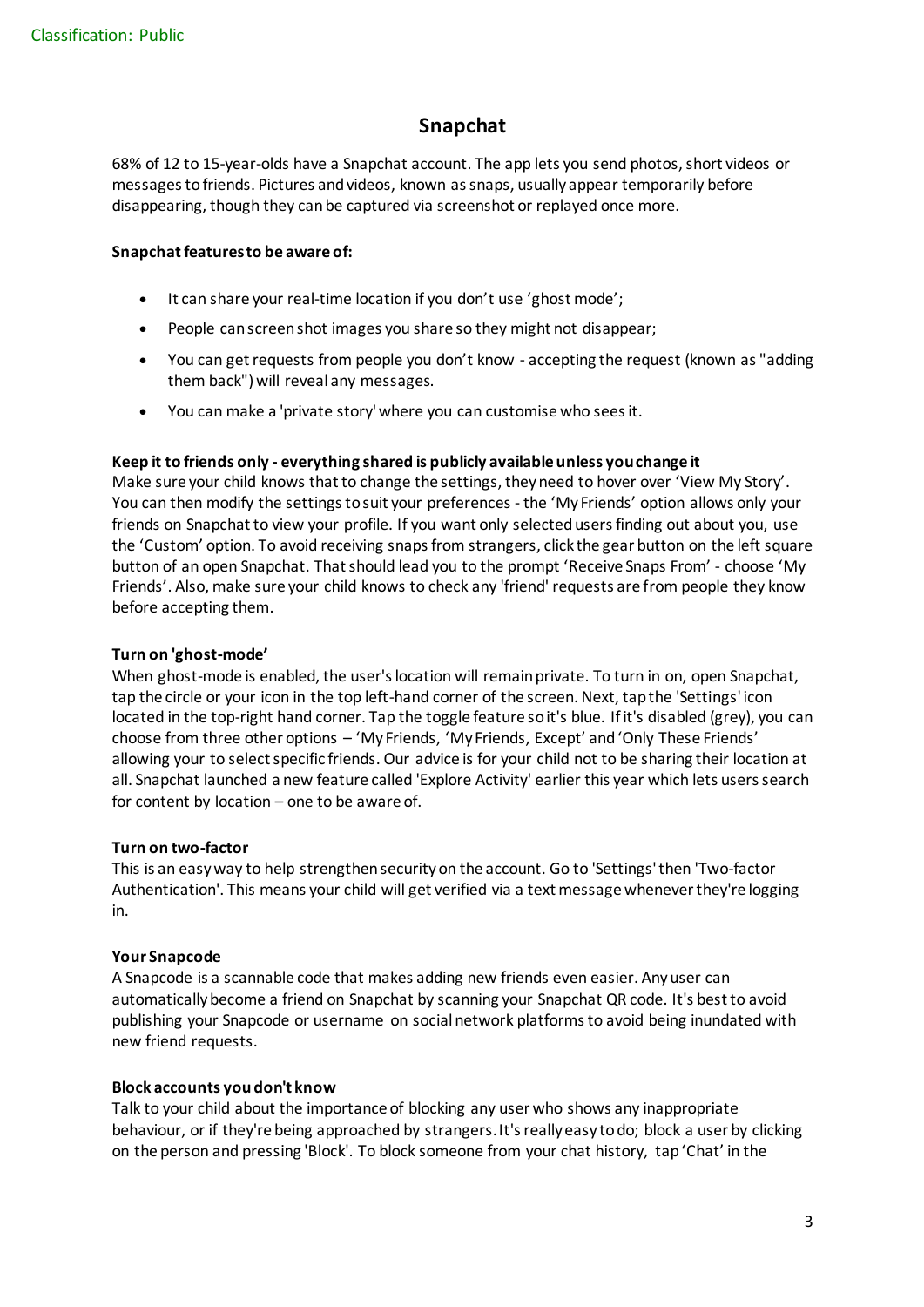bottom left-hand corner. Choose who you want to block by tapping and holding down on their name. Tap 'More'. Next, tap 'Block', confirm you want to block by tapping 'Block' again.

### **Know how to report**

To report someone to Snapchat, tap 'Chat' in the bottom left-hand corner. Choose who you want to report by tapping and holding down on their name. Tap 'More' > 'Report', then select the reason you want to report them and follow the prompts. It might be they're posting inappropriate content, are impersonating someone, or they're a spam account. Whatever the reason, be sure to report. This will help to protect others. To report something else (not a person), scroll down to 'Support' and tap 'I Need Help', then tap 'Safety' and choose what you want to report. Follow the instructions shown on screen.

# **TikTok**

TikTok is the video app to be on if you're generation Z. It is the world's fastest-growing social media platform - it has an estimated 689 million monthly users (mostly aged 16-25) worldwide, and the app has had more than 2 billion downloads on the App Store and Google Play. It was only launched in 2017, but it feels longer and if you haven't yet recorded a TikTok dance routine, then where have you been?

The usual social media risks apply - use privacy settings to limit how much your child can share and talk to them about the risks. To help maintain some privacy, sign up to TikTok separately and not by using Facebook. This stops people being able to link the two accounts and learn more than they should.

#### **Keep it private**

Set the account to private which will only allow friends to contact them using the app or see any videos they upload. It restricts some of the freedom of the app but is a useful protection.

- 1. Open the TikTok app and select Settings.
- 2. Select Privacy & Safety from the menu.
- 3. Toggle Private Account to on.

You also have the option to control who can post comments, who can show reactions, who can duet and who can send messages. Setting these to 'friends' limits those who can interact with your child's content.

# **Restricted mode**

This limits content that may not be appropriate for teenagers and is activated using a password, which will be valid only for 30 days. Go to the TikTok app and tap the profile icon in the bottom-right corner > Tap the three dots menu in the top-right corner > Tap 'Digital Wellbeing' under the 'General' tab > Tap 'Enable Restricted Mode' on your screen > Set a 4-digit passcode and tap the Red arrow icon > Enter and confirm the passcode once again.

#### **Set screen time limits**

Set a limit, after agreeing one with your child, to help manage time on the app. If you exceed your screen-time, TikTok will prompt you to enter a password before you can continue using the app. To set a limit, go to the TikTok app and tap the profile icon in the bottom-right corner > tap the three dots menu in the top-right corner > tap 'Digital Wellbeing' under the 'General' tab Step 4: Now, tap 'Screen Time Management' on your screen (by default, the time limit will be set to 60 minutes; you can customise the time limit here > tap 'Enable Screen Time Management'.